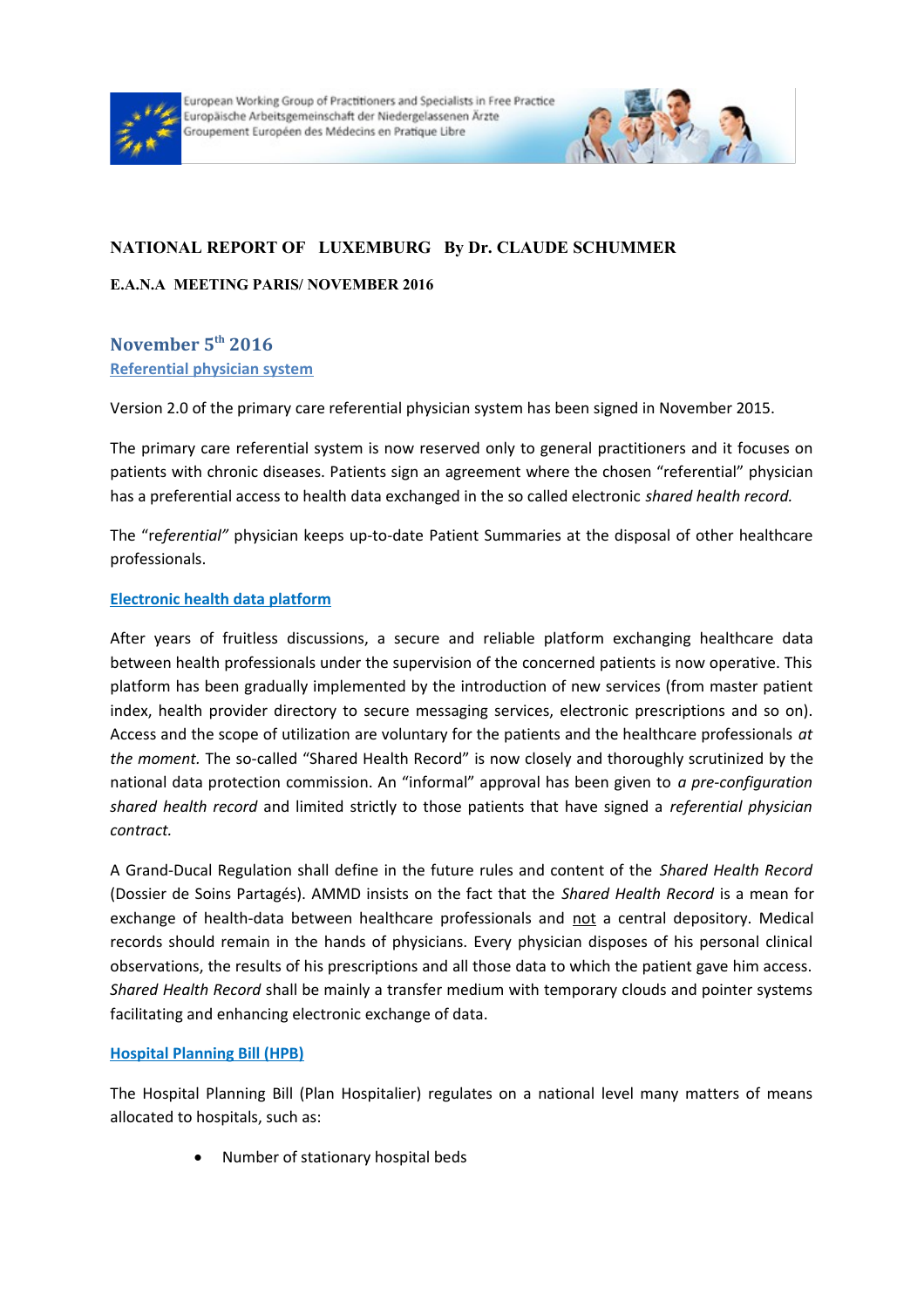- Number of ambulatory hospital beds
- Numbers of services allowed in certain specialties
- Numbers of so called centers for excellence
- National services with monopoles in certain fields

The attribution to individual hospital establishments is thereafter a matter of bargaining with the authorizing authority namely the Ministry of Health and the financiers of Health Insurance.

The large majority of hospital physicians in Luxembourg are independent and self-employed. This is sometimes a source of conflict between the hospital hierarchies organizing the means for different medical workshops and "free in practice" physicians assuming overall responsibility to their patient. As hospitals deliver the workshops for physicians, this is highly debated for the moment in Luxembourg.

The actual draft of the HPB tries also to clarify the governance of hospitals by defining the duties and roles of the administration (Board and CEO) on one side, the private practitioners on the other side. This distribution of duties and roles should essentially be subject to checks and balances.

Hospitals are lead in Luxembourg by a Holy Trinity Executive Committee (Comité de direction including) comprising a Chief Financial Officer (Directeur financier), a Chief Care Officer (formerly Headnurse, Directeur des soins) and (finally…) a Chief Medical Officer (Directeur Médical, anciennement Responsable des affaires médical) answering all together to the Chief Executive Officer (Directeur général).

The large Hospital structures are subdivided into Healthcare Departments (Pôles) that function like mini-Hospitals within the larger structure.

The question is: What will be the say of physicians within these large structures and the coexistence with other "academic" professionals? Who is in charge and takes overall responsibility? Will in future responsibility be diluted within "committee" governance?

## **Small Reform of Medical Billing System**

At the 1<sup>st</sup> of January 2017, 14 million  $\epsilon$  will be selectively distributed to those medical activities that lack financially behind.

- 1. Money back from 2010 (loan Healthcare Reform during Financial crisis) 2,5%
- 2. Biannual negotiations of the key letter (lettre-clé) 1,0%
- 3. Shift (redistribution top down between medical specialties) 0,5%
- 4.

Dr Claude Schummer

Secretary General

AMMD – LUXEMBOURG